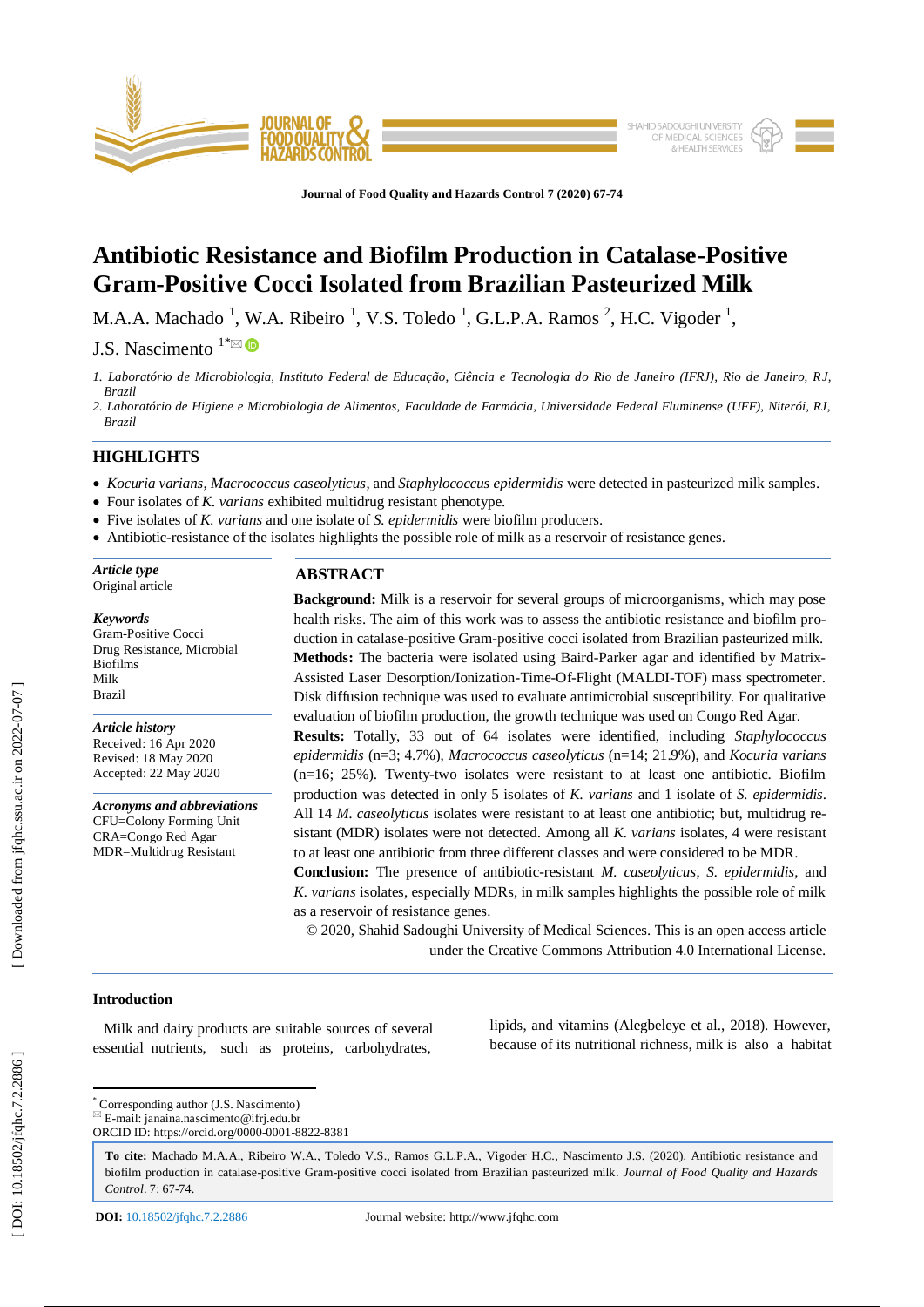Mastitis is a common disease in dairy animals that can be treated using several antibiotics; however, excessive or inappropriate use of these drugs can lead to the acquisition of resistance by bacteria. *Staphylococcus* sp. is one of the main microorganisms associated with mastitis and is often found in milk (Ruegg, 2017). Species belonging to this genus, particularly *S. aureus*, are also associated with several diseases in humans, including food poisoning. In addition, these bacteria often show resistance to antibiotics used in both the clinical and veterinary fields. In some cases, genes carrying resistance can even be transferred to other bacteria (Vanderhaeghen et al., 2010).

for a wide variety of microorganisms originating from different sources, such as the milker or utensils and equipment used for milking and, transporting or storing

milk (Ali et al., 2017).

 Natural gene transfer usually occurs through the mechanisms of transformation, transduction, and conjugation, involving free exogenous DNA, bacteriophages, and plasmids. This is thought to be the primary way in which antibiotic -resistance genes are transferred (Thomas and Nielsen, 2005). Raw foods, or those that have been contaminated after processing, are potential vehicles for the introduction of antibiotic -resistant bacteria into the human gastrointestinal tract. Resistance genes, in turn, can be transferred to opportunistic or pathogenic bacteria. Some studies have already reported the transfer of antibiotic -resistance genes from food bacteria, including enterococci, staphylococci, and lactobacilli, through *in vitro* conjugation experiments (Nawaz et al., 2011; Vignaroli et al., 2011; Zhang et al., 2008). However, a recent experiment carried out in Hungary showed that raw milk samples sold for human consumption in public markets contained genetic material from many bacterial species, including several antimicrobial resistance genes. The authors suggest that antimicrobial resistance can be acquired not only through residual antibiotics in milk but also through the ingestion of antimicrobial resistance genes in animal products, which can then be transferred to other bacteria (Tóth et al., 2019) .

 Other genera of Gram -positive and catalase -positive cocci related to *Staphylococcus* spp., such as *Kocuria* and *Macrococcus*, are found in milk and dairy products (Martinez et al., 2017; Ribeiro-Júnior et al., 2018) and can also transfer resistance genes to each other and to other bacteria (MacFadyen et al., 2018). In some cases, this transference can be enhanced by the presence of the biofilm.

 Biofilms are highly organized multicellular complexes wrapped in a self-produced matrix of extracellular polymeric substances (Donlan, 2002; Yuan et al., 2019). This structure enables bacteria to adhere to various surface types, such as stainless steel, plastic, glass, and food products (Donlan, 2002; Yuan et al., 2018, 2019). The formation of biofilms in the dairy industry is a persistent contamination problem that has been constantly addressed in the field of food safety, since the biofilm cells are resistant to sanitization processes and antimicrobial agents (Song et al., 2016). Biofilm -forming bacteria may cause serious damage, ranging from economic loss to food spoilage and diseases (Møretrø and Langsrud, 2017; Yuan et al., 2018). Biofilms can increase the corrosion rate of equipment in the production chain, interfering with the heat treatment processes (Mnif et al., 2020; Mogha et al., 2014).

 Although, pasteurization is the most common thermal process used to eliminate pathogenic microorganisms in milk, this technique is not able to destroy the entire bacterial population (Knight et al., 2004; Ribeiro -Júnior et al., 2018), in some cases due to the production of biofilm by microbial population. This study aimed to determine antibiotic resistance and biofilm production in catalase -positive Gram -positive cocci isolated from Brazilian pasteurized milk.

#### **Materials and methods**

# *Isolation and identification of catalase -positive Gram positive cocci*

 Nine convenience samples (L1 -L9) of pasteurized milk sold in the city of Rio de Janeiro, Brazil were selected as the food matrix used for the initial isolation of *Staphylococcus* and to detect other possible catalase-positive Gram -positive cocci. The samples were from the two most commercialized brands in Rio de Janeiro and were collected from October 2019 to February 2020.

 According to ISO (1999), 25 ml of milk were diluted in 225 ml of 0.1% peptone water (Biocen, São Paulo, Brazil), homogenized for 60 s, and diluted until the  $10^{-3}$ dilution. Dilution aliquots were inoculated on Baird Parker agar (Kasvi, São Paulo, Brazil), and the plates were incubated at 37 °C for 48 h. After the incubation period, typical (circular, black, surrounded by an opaque zone and/or transparent halo extending beyond the opaque zone) and atypical colonies (morphologically similar to the typical ones, without the presence of halos) were selected. The isolates were stored by freezing in cryotubes with tryptone soy broth with  $40\%$  (v/v) glycerol (Merck, São Paulo, Brazil).

 The isolates were identified using a Matrix -Assisted Laser Desorption/Ionization-Time-Of-Flight (MALDI-TOF) mass spectrometer (Microflex LT, Bruker Daltonics, USA). Each isolate was inoculated on tryptone soy agar (Merck, São Paulo, Brazil) at 37 °C for 24 h, then transferred to a 96 -well microplate (Bruker,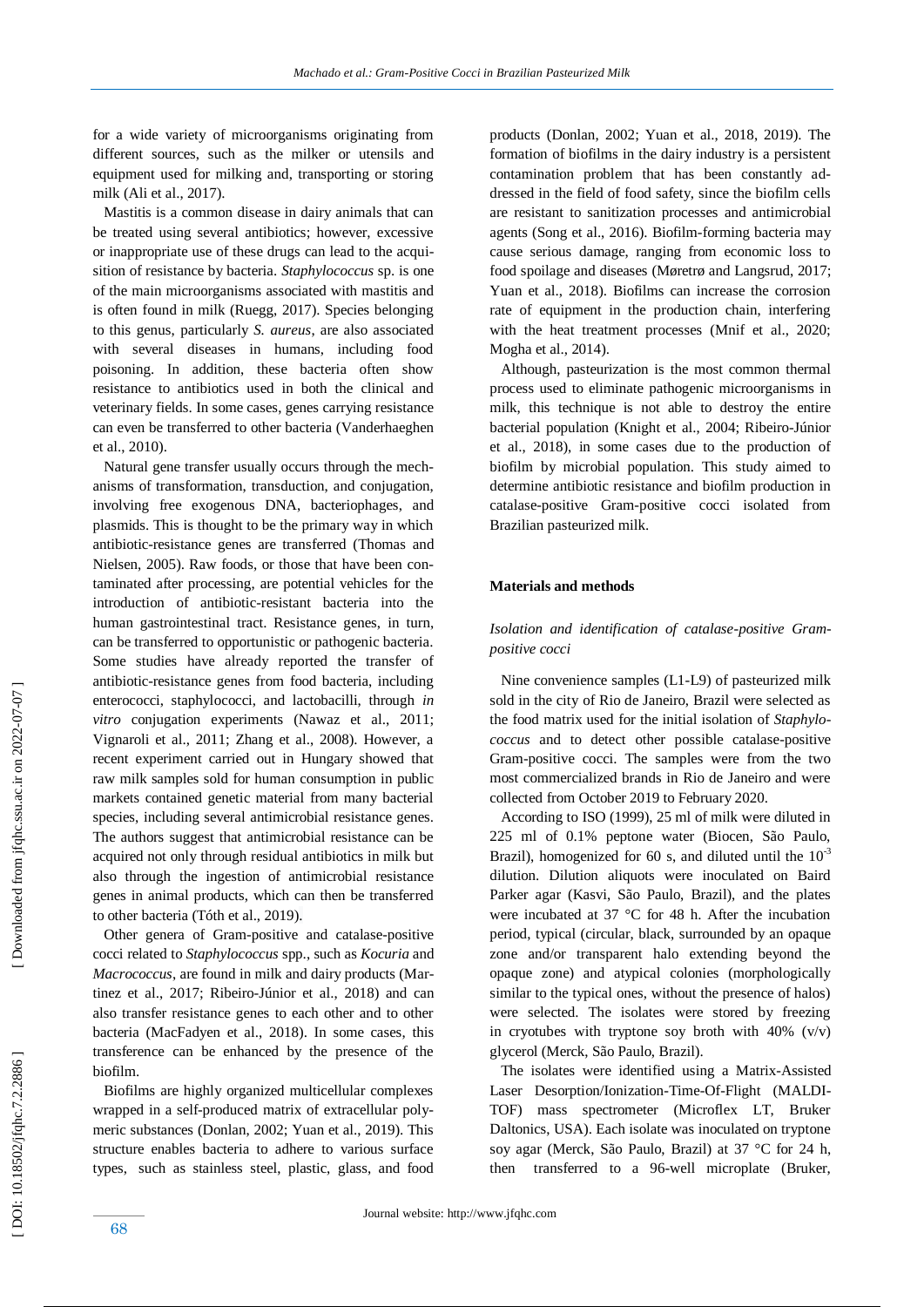Billerica, USA) with the aid of a sterile toothpick. The bacterial cells were lysed with 70% formic acid (Sigma - Aldrich, USA) with subsequent addition of an aliquot of 1 µl of the matrix solution [alpha-cyano-4-hydroxy cinnamic acid diluted in 50% (v/v) acetonitrile and 2.5% (v/v) trifluoroacetic acid (Sigma -Aldrich, USA)]. The spectra of each sample were generated by the equipment and analyzed using the MALDI Biotyper 3.1 software (Bruker Daltonics, Bremen, Germany).

#### *Antibiotic susceptibility profiles*

 The disk diffusion technique was used to assess the *in vitro* antimicrobial susceptibility profile of the isolates, according to CLSI (2018). The *S. aureus* strain ATCC 25923 was used as a control in the antimicrobial susceptibility tests. The isolates were classified as susceptible, moderately susceptible (intermediate resistance), or resistant to the tested antibiotics. The following antimicrobials were used: ciprofloxacin (5 μg), clindamycin (2 μg), chloramphenicol (30 μg), erythromycin (15 μg), gentamicin (10 μg), norfloxacin (10 μg), penicillin (10 μg), and tetracycline (10 μg), which are representative classes of fluoroquinolones, lincosamines, phenicols, macrolides, aminoglycosides, penicillins, and tetracyclines.

#### *Biofilm production potential*

 For the qualitative evaluation of biofilm production, the growth technique on Congo Red Agar (CRA) was used including 15 g/L of Brain Heart Infusion agar (Kasvi, São Paulo, Brazil), 50 g/L sucrose (Pro Analysis, São Paulo), and 0.8 g/L of Congo Red (VETEC, Brazil) as described by Freeman et al. (1989) and adapted by Cruzado -Bravo et al. (2019) for use with *Staphylococcus* sp.

The isolates were grown on tryptic soy agar at 37 °C for 24 h. Then, a bacterial suspension was prepared in 0.85% saline until the solution reached a turbidity of 0.5 on the McFarland scale which was approximately  $1.5 \times 10^8$  Colony Forming Unit (CFU)/ml. The suspensions were inoculated on CRA plates and incubated under aerobic conditions for 48 h at 37 °C. The biofilm -producing isolates presented as dark -gray or black colonies, while the non -producing isolates were colorless or reddish.

#### **Results**

Table 1 indicates the counts of typical (black, circular, small colonies with transparent halo) and atypical (black, circular colonies, without the presence of a transparent halo) suggestive colonies of *Staphylococcus* sp. in the nine milk samples varied between  $\langle 10^2 \text{ and } 1.0 \times 10^5 \rangle$ CFU/ml.

 Ten isolates from each sample were selected, which 64 isolates were catalase -positive. After being subjected to mass spectrometry by MALDI -TOF, 31 (48.4%) of them did not present a reliable identification at the gender level and were discarded. The remaining isolates (n=33) were identified as *S. epidermidis* (n=3; 4.7%), *M. caseolyticus* (n=14; 21.9%), and *K. varians* (n=16; 25%), all of which were catalase -positive Gram -positive cocci. All isolates of *M. caseolyticus* were obtained from sample 1, while *K. varians* and *S. epidermidis* isolates were obtained from sample 5.

 Susceptibility testing revealed that 22 of the isolates were resistant to at least one antibiotic. Resistance to penicillin was verified in 18 isolates, while resistance to tetracycline was found in 11 isolates. Resistance to clindamycin, chloramphenicol, and norfloxacin was found in five, three, and one isolates, respectively. All 14 *M. caseolyticus* isolates were resistant to at least one antibiotic; however, multidrug resistant (MDR) isolates were not detected. Among all the *K. varians* isolates tested, 4 were resistant to at least one antibiotic from three different classes and were considered to be MDR (Table 2).

 Of all the isolates, few showed biofilm production, as evidenced by black color on CRA (Figure 1). This characteristic was detected in only 5 isolates of *K. varians* and 1 isolate of *S. epidermidis*. No isolate of *M. caseolyticus* was found to be biofilm producer.

**Table 1:** Counts of typical and atypical suggestive colonies of *Staphylococcus* sp. in the milk samples

| Sample No.     | Staphylococcus sp. (CFU/ml) |  |
|----------------|-----------------------------|--|
| L1             | $1.0\times10^{5}$           |  |
| L2             | ${<}10^2$                   |  |
| L <sub>3</sub> | ${<}10^2$                   |  |
| L <sub>4</sub> | $6.6 \times 10^{4}$         |  |
| L5             | $9.1 \times 10^{4}$         |  |
| L6             | $4.2 \times 10^{3}$         |  |
| L7             | $< 10^2$                    |  |
| L8             | $\frac{1}{2}$               |  |
| L9             | ${<}10^2$                   |  |

[Downloaded from jfqhc.ssu.ac.ir on 2022-07-07]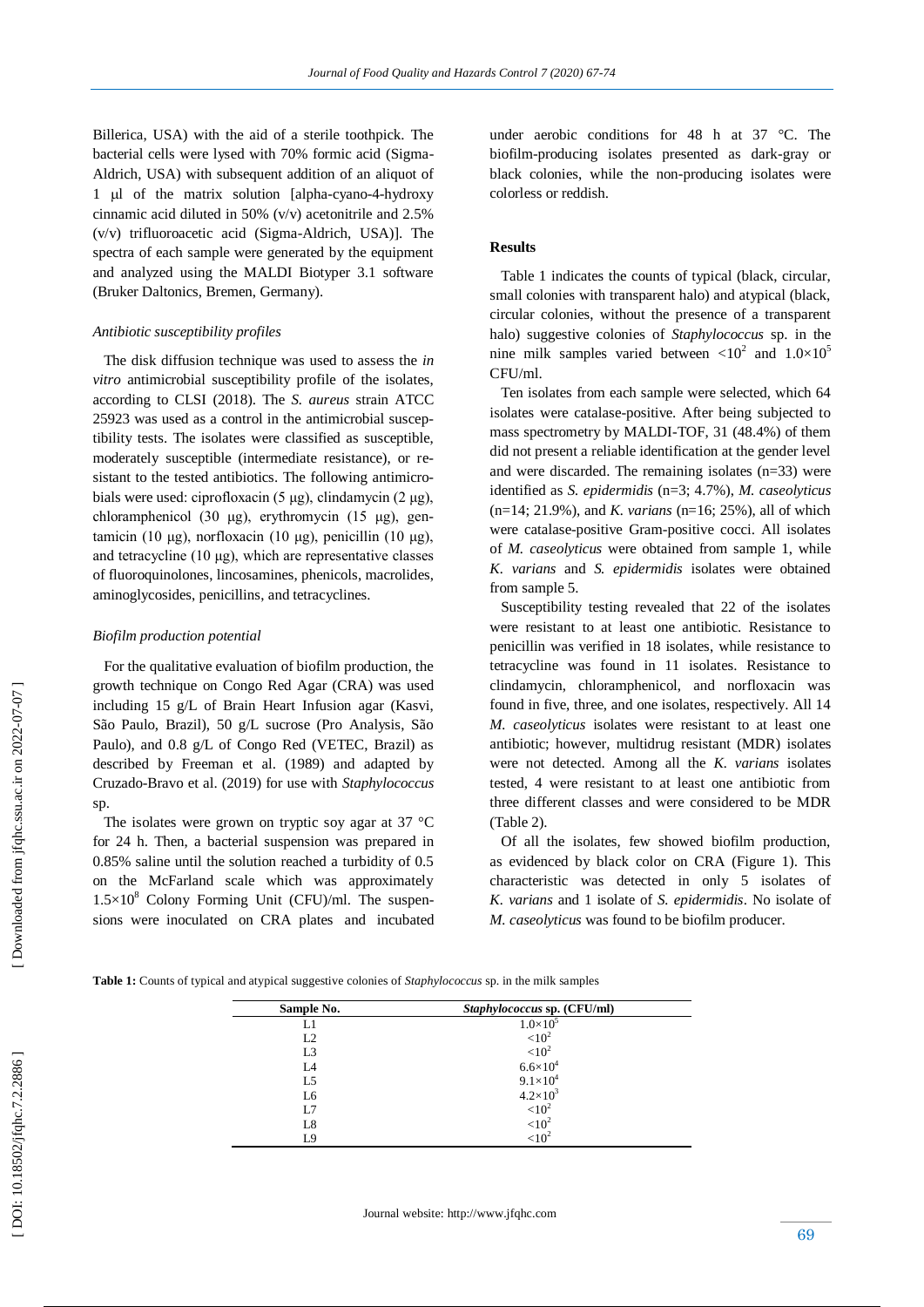Table 2: Resistance profiles and biofilm production activity of Gram-positive cocci isolates

| <b>Identification</b>      | <b>Isolates</b> | <b>Antibiotic resistance</b> | <b>Qualitative production of biofilm</b> |
|----------------------------|-----------------|------------------------------|------------------------------------------|
| Macrococcus caseolyticus   | $2-L1T$         | <b>PEN</b>                   | N <sub>0</sub>                           |
|                            | $4-L1T$         | <b>PEN</b>                   | No                                       |
|                            | $5-L1T$         | PEN, TET                     | No                                       |
|                            | $6 - L1T$       | <b>PEN</b>                   | No                                       |
|                            | $7-L1T$         | <b>PEN</b>                   | No                                       |
|                            | $8-L1T$         | <b>PEN</b>                   | N <sub>0</sub>                           |
|                            | $9-L1T$         | <b>PEN</b>                   | No                                       |
|                            | $11-L1T$        | PEN, TET                     | No                                       |
|                            | 12-L1T          | PEN, TET                     | No                                       |
|                            | 13-L1T          | <b>PEN</b>                   | No                                       |
|                            | 14-L1T          | PEN, TET                     | No                                       |
|                            | $15-L1T$        | <b>PEN</b>                   | No                                       |
|                            | $16-LIT$        | PEN, TET                     | No                                       |
|                            | 27-L1T          | PEN, TET                     | N <sub>o</sub>                           |
| Kocuria varians            | $60-L5T$        |                              | No                                       |
|                            | 61-L5T          |                              | No                                       |
|                            | 62-L5T          | <b>TET</b>                   | No                                       |
|                            | 63-L5T          |                              | No                                       |
|                            | 64-L5T          | CLI, PEN, TET, (MDR)         | No                                       |
|                            | 65-L5T          | CLI, PEN, TET, (MDR)         | No                                       |
|                            | 66-L5T          | CLI, CLO, PEN (MDR)          | No                                       |
|                            | 67-L5T          | CLI, CLO                     | Yes                                      |
|                            | 68-L5T          | CLO, TET                     | Yes                                      |
|                            | 69-L5T          | CLI, PEN, TET (MDR)          | Yes                                      |
|                            | 70-L5T          |                              | Yes                                      |
|                            | 71-L5T          |                              | No                                       |
|                            | 72-L5T          |                              | No                                       |
|                            | 74-L5A          | <b>NOR</b>                   | No                                       |
|                            | 75-L5A          |                              | No                                       |
|                            | 76-L5A          |                              | Yes                                      |
| Staphylococcus epidermidis | 77-L5A          | $\overline{\phantom{a}}$     | Yes                                      |
|                            | 78-L5A          |                              | No                                       |
|                            | 79-L5A          |                              | No                                       |

MDR: Multidrug Resistant; CLI: Clindamycin; CLO: Chloramphenicol; NOR: Norfloxacin; PEN: Penicillin; TET: Tetracycline



**Figure 1:** Biofilm production on Congo Red Agar. A: non biofilm producer isolate (*Macrococcus caseolyticus* 12 -L1T); B: biofilm producer isolate (*Staphylococcus epidermidis* 77 -L5A)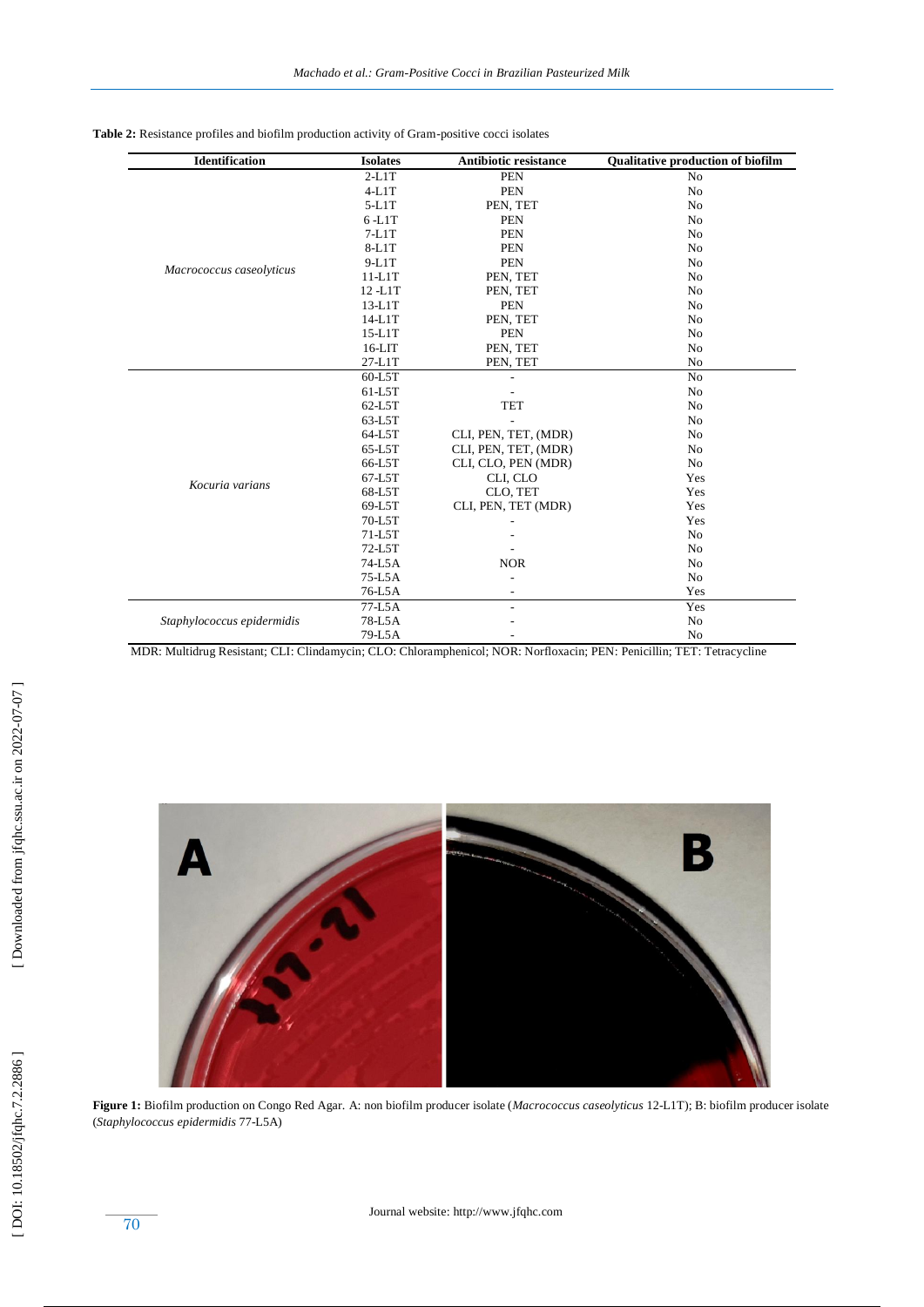#### **Discussion**

 Although, *S. aureus* is considered to be one of the main pathogens associated with outbreaks of food -borne diseases worldwide, other staphylococci, including coagulase -negative ones, such as *S. epidermidis*, may be associated with these diseases (Benkerroum, 2018; Osman et al., 2019). As milk is a potential reservoir of these microorganisms, the initial objective of this study was characterization of these microorganisms in pasteurized milk samples marketed in Rio de Janeiro. However, staphylococci were not the most frequently detected microorganisms. Only 3 out of 33 isolates were identified as staphylococci and the other isolates were *M. caseolyticus* and *K. varians* .

 Organji et al. (2018) isolated *Macrococcus*, *Kocuria*, and *Staphylococcus* from dairy and meat products produced in Saudi Arabia using selective media culture for *Staphylococcus* sp. including mannitol salt agar and *Staphylococcus* medium 110. El -Ashker et al. (2015) used Baird -Parker agar with the aim of isolating of *S. aureus* from quarter milk samples of dairy cattle and buffaloes with clinical and subclinical mastitis from a farm in Egypt. Most of the isolates were from the genus *Staphylococcus*, but the authors also found *Kocuria* sp., *Macrococcus* sp., and other Gram -positive and Gram -negative bacteria.

It is important to mention that until 1988, *M. caseolyticus* was included in the genus *Staphylococcus* as *S. caseolyticus* (Kloos et al., 19 98). *K. varians*, in turn, was known as *Micrococcus varians* , but was included in its new genus in 1995 (Stackebrandt et al., 1995). The isolation of these genera together with *Staphylococcus* sp. can be explained by the evolutionary relationship between the genera and by the sharing of niches, such as milk. Two other studies performed in India (Joishy et al., 2019) and Slovakia (Kačániová et al., 2019) also reported the isolation of these three genera from milk and dairy products.

 Bacteria in the *Macrococcus* genus, despite being closely related to the *Staphylococcus* genus, are not pathogenic for humans. However, some species are becoming increasingly recognized as veterinary pathogens and for carrying antibiotic resistance. In this study, *M. caseolyticus* isolates did not present a varied resistance profile, showing resistance only to penicillin or penicillin and tetracycline. Some studies, however, showed the presence of *M. caseolyticus* isolates resistant to a variety of antibiotics, including methicillin, in cases of bovine mastitis (MacFadyen et al., 2018) and in samples of pasteurized milk (Schwendener et al., 2017). It has been stated that strains of *Macrococcus* sp. can encode resistance to various antibiotics, including methicillin, and may be involved in the spread of resistance to staphylococci (MacFadyen et al., 2018).

 The *K. varians* isolates detected in this work presented a more varied profile. Like other species of this genus, *K. kristinae* and *K. varians* are not commonly associated with human infections. However, over the past few years, some evidences have highlighted these species as opportunistic pathogens, especially in hosts that have a serious pre -existing disease (Purty et al., 2013). Studies on antibiotic resistance in isolates of *K. varians* from food are scarce. Rodríguez -Alonso et al. (2009) described the detection of MDR isolates of *K. varians* from artisanal cheeses made with raw milk in Spain. Similarly, *K. varians* and other species of the genus were isolated from Brazilian dairy farms and also showed proteolytic and lipolytic activity, indicating a deteriorating potential and offering technological risk to milk (Ribeiro Júnior et al., 2018).

 None of the three isolates of *S. epidermidis* detected in this work showed resistance to the tested antibiotics. It is known that *S. epidermidis* is one of the species most related to bovine mastitis, as it is frequently present in raw and pasteurized milk. In these foods, *S. epidermidis* presents high rates of antimicrobial resistance, often higher than other staphylococcal species (Kim et al., 2019). Because it is present in raw milk, *S. epidermidis* can constitute a problem in many dairy products, such as artisanal cheeses. Chajęcka -Wierzchowska et al. (2019) reported that the majority of *S. epidermidis* isolates obtained from artisanal cheeses produced in Poland showed resistance to penicillin, clindamycin, tetracycline, and erythromycin, with 16% of these being classified as MDR. Still, 50% of these isolates showed biofilm producing activity. In a similar research performed in Saudi Arabia with pasteurized milk, 91% of *S. epidermidis* isolates were capable of producing biofilm (Eladli et al., 2019). All of these data are indicative of the virulence of *S. epidermidis* and its potential for transmitting resistance genes to the contaminating milk microbiota. It is important to highlight that in addition to being resistant to antibiotics, *S. epidermidis* and other coagulase-negative staphylococci can also produce enterotoxins and biofilms, thus representing a potential risk to public health.

 In this study, one of the three isolates of *S. epidermidis* was able to produce biofilms on CRA. The CRA growth technique has been used by several authors for the qualitative evaluation of biofilm production by strains of *Staphylococcus* sp. isolated from milk and dairy products (Castro et al., 2020; Cruzado -Bravo et al., 2019; Fabres - Klein et al., 2015; Gutierrez et al., 2012) and has been shown to be effective in determining whether an isolate has the potential for biofilm production. Tests for the quantitative evaluation of biofilm production in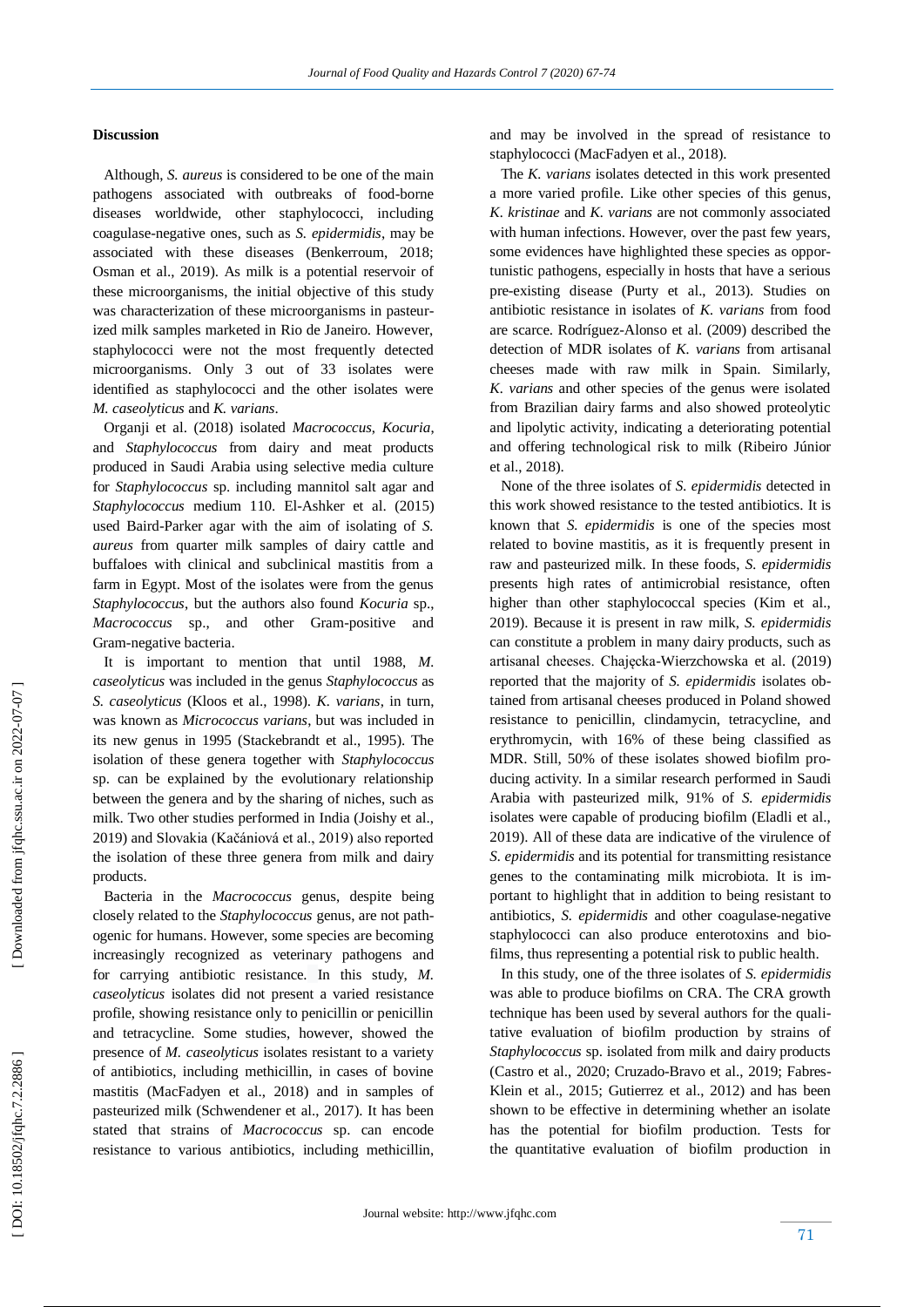polystyrene plates and Polymerase Chain Reaction (PCR) amplification of *ica* genes can also be used for confirmation, especially of the negative results in CRA.

 Four isolates of *K. varians* were producers of biofilm in CRA, one of which also presented the MDR phenotype. This is concerning, because this species generally shares the same niche as staphylococci and micrococci, and may even form mixed biofilms (Leriche et al., 2003; Sanchez - Vizue te et al., 2015). In addition to providing greater protection for the microorganisms involved, mixed biofilms increase the chance of transferring resistance genes. The production of biofilm by the isolates of *K. varians* in this study that was associated with resistance to antimicrobials suggest s a considerable quality problem in the analyzed milk samples. This could become a health problem if the genes that encode these phenotypes can be transferred to other microorganisms in the accompanying microbiota of the food. Interactions between species, including *Kocuria* spp., have been reported in the literature, resulting in increased biofilm formation in food or associated utensils and equipment. Carpentier and Chassaing (2004) succeeded in growing a variety of bacterial isolate, including *K. varians*, in binary culture biofilms with *Listeria monocytogenes* in stainless steel coupons to mimic the production of biofilms on food industry equipment. Using epifluorescence microscopy verified that the *L. monocytogenes* cells arranged around the *K. varians* microcolonies in the biofilm, proposing some kind of synergistic interaction between them. Based on a recently research, *K. rhizophila* isolate from a food -processing environment in different consortia of multiple bacterial species showed synergistic biofilm formation (Røder et al., 2015).

#### **Conclusion**

 The presence of antibiotic -resistant isolates of *M. caseolyticus*, *S. epidermidis,* and *K. varians*, especially MDRs, highlights the possible role of milk as a reservoir of resistance genes. The abundance of this reservoir could lead to the dissemination of resistance genes between pathogenic staphylococci and other related groups commonly found in milk, by gene transfer mechanisms. Additionally, the virulence potential of *K. varians* is evidenced by its ability to form biofilms, which should serve as a warning to the dairy industry.

#### **Author contributions**

 M.A.A.M., W.A.R., and V.S.T. conducted the experimental work; G.L.P.A.R., H.C.V., as well as J.S.N. analyzed the data and wrote the manuscript. All authors read and approved the final manuscript.

#### **Conflicts of interest**

 The authors declare that the research was conducted in the absence of any conflict of interest.

#### **Acknowledgements**

 The authors thank the Laboratório de Investigação Médica, from Instituto de Microbiologia Paulo de Góes (IMPG/UFRJ) for performing the mass spectrometry analysis (MALDI -TOF) identification. This work was finnancially supported by the program Prociência from the Instituto Federal de Educação, Ciência e Tecnologia do Rio de Janeiro, Brazil.

#### **Reference s**

- Alegbeleye O.O., Guimarães J.T., Cruz A.G., Sant'Ana A.S. (2018). Hazards of a 'healthy'trend? An appraisal of the risks of raw milk consumption and the potential of novel treatment technologies to serve as alternatives to pasteurization. *Trends in Food Science and Technology* . 82: 148 -166. [DOI: 10.1016/j.tifs.2018.10.007 ]
- Ali N.M., Sarwar K., Mazhar S.A., Liaqat I., Andleeb S., Mazhar B., Kalim B. (2017). Effect of medicinal plants, heavy metals and antibiotics against pathogenic bacteria isolated from raw, boiled and pasteurized milk. *Pakistan Journal of Pharmaceutical Sciences* . 30: 2173 -218 2 .
- Benkerroum N. (2018). Staphylococcal enterotoxins and enterotoxin-like toxins with special reference to dairy products: an overview. *Critical Reviews in Food Science and Nutrition.* 58: 1943 -1970. [DOI: 10.1080/10408398.2017.1289149 ]
- Carpentier B., Chassaing D. (2004). Interactions in biofilms between *Listeria monocytogenes* and resident microorganisms from food industry premises. *International Journal of Food Microbiology* . 97: 111 -122. [DOI: 10.1016/j.ijfoodmicro.2004. 03.031]
- Castro R.D., Pedroso S.H.S.P., Sandes S.H.C., Silva G.O., Luiz K.C.M., Dias R.S., Filho R.A.T., Figueiredo H.C.P., Santos S.G., Nunes A.C., Souza M.R. (2020). Virulence factors and antimicrobial resistance of *Staphylococcus aureus* isolated from the production process of Minas artisanal cheese from the region of Campo das Vertentes, Brazil. *Journal of Dairy*  Science. 103: 2098-2110. [DOI: 10.3168/jds.2019-17138]
- Chajęcka -Wierzchowska W., Zadernowska A., Gajewska J. (2019). *S. epidermidis* strains from artisanal cheese made from unpasteurized milk in Poland -Genetic characterization of antimicrobial resistance and virulence determinants. *International Journal of Food Microbiology*. 294: 55 -59. [DOI: 10.1016/j.ijfoodmicro.2019.02.004]
- Clinical and Laboratory Standards Institute (CLSI). (2018). Performance standards for antimicrobial susceptibility testing.  $28<sup>th</sup>$ edition. CLSI supplement M100. Wayne, PA.
- Cruzado -Bravo M.L.M., Silva N.C.C., Rodrigues M.X., Silva G.O.E., Porto E., Sturion G.L. (2019). Phenotypic and genotypic characterization of *Staphylococcus* spp. isolated from mastitis milk and cheese processing: study of adherence and biofilm formation*. Food Research International.* 122: 450 -460 *.* [DOI: 10.1016/j.foodres.2019.04.017].
- Donlan R.M. (2002). Biofilms: microbial life on surfaces. *Emerging Infectious Diseases*. 8: 881 -890. [DOI: 10.3201/eid0809. 020063]
- El -Ashker M., Gwida M., Tomaso H., Monecke S., Ehricht R., El -Gohary F., Hotzel H. (2015). Staphylococci in cattle and buffaloes with mastitis in Dakahlia Governorate, Egypt. *Journal of Dairy Science* . 98: 7450 -7459. [DOI: 10.3168/jds. 2015 -9432]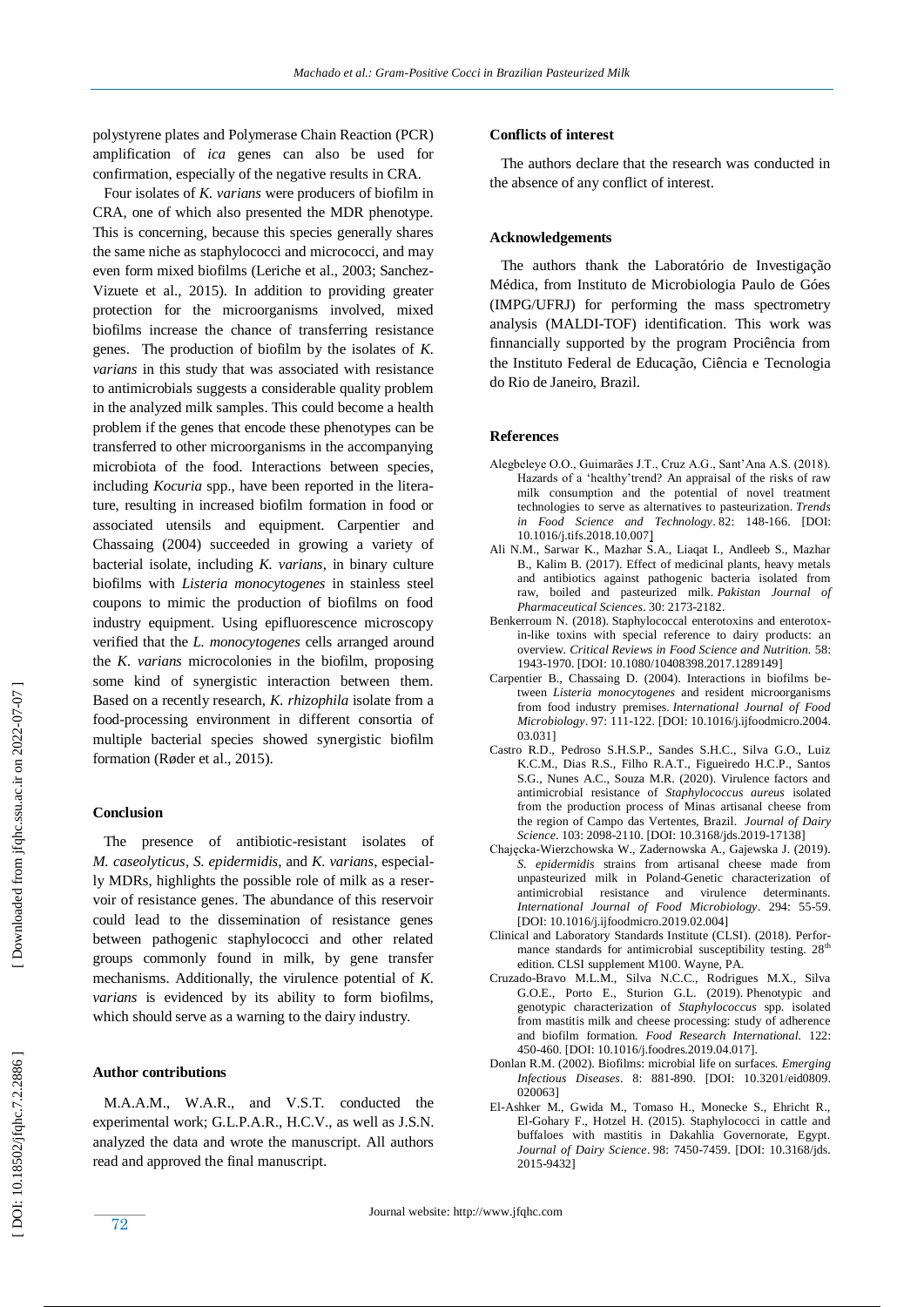- Eladli M.G., Alharbi N.S., Khaled J.M., Kadaikunnan S., Alobaidi A.S., Alyahya S.A. (2019). Antibiotic -resistant *Staphylococcus epidermidis* isolated from patients and healthy students comparing with antibiotic -resistant bacteria isolated from pasteurized milk. *Saudi Journal of Biological Sciences*. 26: 1285 -1290. [DOI: 10.1016/j.sjbs.2018.05.008]
- Fabres -Klein M.H., Santos M.J.C., Klein R.C., de Souza G.N., Ribon A.D.O.B. (2015). An association between milk and slime increases biofilm production by bovine *Staphylococcus aureus*. *BioMed Central Veterinary Research.* 11: 3. [DOI: 10.1186/s12917 -015 -0319 -7]
- Freeman D.J., Falkiner F.R., Keane C.T. (1989). New method for detecting slime production by coagulase negative staphylococci. *Journal of Clinical Pathology*. 42: 872-874. [DOI: 10.1136/ jcp.42.8.872]
- Gutierrez D., Delgado S., Vazquez -Sanchez D., Martinez B., Cabo M.L., Rodriguez A., Herrera J.J., Garcia P. (2012). Incidence of *Staphylococcus aureus* and analysis of associated bacterial communities on food industry surfaces. *Applied and Environmental Microbiology.* 78: 8547 -8554. [DOI: 10.1128/ AEM. 02045 -12]
- International Organization for Standardization (ISO). (1999). Microbiology of food and animal feeding stuffs-Horizontal method for the enumeration of coagulase-positive staphylococci (*Staphylococcus aureus* and other species): part 1: technique using Baird-Parker agar medium. No. 6888-1.
- Joishy T.K., Dehingia M., Khan M.R. (2019). Bacterial diversity and metabolite profiles of curd prepared by natural fermentation of raw milk and back sloping of boiled milk. *World Journal of Microbiology and Biotechnology* . 35: 102. [DOI: 10.1007/s11274-019-2677-y]
- Kačániová M., Kunová S., Nagyová Ľ., Horská E., Haščík P., Terentjeva M. (2019). Application of MALDI -TOF mass spectrometry for identification of bacteria isolated from traditional Slovak cheese "parenica". *Journal of Microbiology, Biotechnology and Food Sciences*. 8: 1294-1297. [DOI: 10.15414/ jmbfs.2019.8.6.1294 -1297]
- Kim S.J., Moon D.C., Park S.C., Kang H.Y., Na S.H., Lim S.K. (2019). Antimicrobial resistance and genetic characterization of coagulase -negative staphylococci from bovine mastitis milk samples in Korea. *Journal of Dairy Science*. 102: 11439 - 11448. [DOI: 10.3168/jds.2019 -17028]
- Kloos W.E., Ballard D.N., George C.G., Webster J.A., Hubner R.J., Ludwig W., Schleifer K.H., Fiedler F., Schubert K. (1998). Delimiting the genus *Staphylococcus* through description of *Macrococcus caseolyticus* gen. nov., comb. nov. and *Macrococcus equipercicus* sp. nov., and *Macrococcus bovicus* sp. nov. and *Macrococcus carouselicus* sp. nov. *International Journal of Systematic* and *Evolutionary Microbiology.* 48: 859-877. [DOI: 10.1099/00207713-48-3-859]
- Knight G.C., Nicol R.S., McMeekin T.A. (2004). Temperature step changes: a novel approach to control biofilms of *Streptococcus thermophilus* in a pilot plant -scale cheese -milk pasteurization plant. *International Journal of Food Microbiology* . 93: 305 - 318. [DOI: 10.1016/j.ijfoodmicro.2003.11.013]
- Leriche V., Briandet R., Carpentier B. (2003). Ecology of mixed biofilms subjected daily to a chlorinated alkaline solution: spatial distribution of bacterial species suggests a protective effect of one species to another. *Environmental Microbiology.* 5: 64 - 71. [DOI: 10.1046/j.1462 -2920.2003.00394.x]
- MacFadyen A.C., Fisher E.A., Costa B., Cullen C., Paterson G.K. (2018). Genome analysis of methicillin resistance in *Macrococcus caseolyticus* from dairy cattle in England and Wales. *Microbial Genomics*. 4: 1 -8. [DOI: 10.1099/mgen.0. 000191]
- Martinez B.A., Stratton J., Bianchini A. (2017). Isolation and genetic identification of spore-forming bacteria associated with concentrated -milk processing in Nebraska. *Journal of Dairy*  Science. 100: 919-932. [DOI: 10.3168/jds.2016-11660]
- Mnif S., Jardak M., Yaich A., Aifa S. (2020). Enzyme -based strategy to eradicate monospecies *Macrococcus caseolyticus* biofilm contamination in dairy industries. *International Dairy Journal* . 100: 104560. [DOI: 10.1016/j.idairyj.2019.104560]
- Mogha K.V., Shah N.P., Prajapati J.B., Chaudhari A.R. (2014). Biofilm - a threat to dairy industry. *Indian Journal of Dairy Science*. 67: 459 -466. [DOI: 10.1111/1471 -0307.12171]
- Møretrø M., Langsrud S. (2017). Residential bacteria on surfaces in the food industry and their implications for food safety and quality. *Comprehensive Reviews in Food Science and Food*  Safety. 16: 1022-1041. [DOI: 10.1111/1541-4337.12283]
- Nawaz M., Wang J., Zhou A., Ma C., Wu X., Moore J.E., Millar B.C., Xu J. (2011). Characterization and transfer of antibiotic resistance in lactic acid bacteria from fermented food products. *Current Microbiology*. 62: 1081 -1089. [DOI: 10.1007/s00284 - 010 -9856 -2]
- Organji S.R., Abulreesh H.H., Elbanna K., Osman G.H.E., Almalki M.H.K. (2018). Diversity and characterization of *Staphylococcus* spp. in food and dairy products: a foodstuff safety assessment. *Journal of Microbiology, Biotechnology and Food Sciences*. 7: 586-593. [DOI: 10.15414/jmbfs.2018.7.6.586-593]
- Osman K.M., Pires A.D.S., Franco O.L., Orabi A., Hanafy M.H., Marzouk E., Hussein H., Alzaben F.A., Almuzaini A.M., Elbehiry A. (2019). Enterotoxigenicity and antibiotic resistance of coagulase -negative staphylococci isolated from raw buffalo and cow milk. *Microbial Drug Resistance.* 26: 520-530. [DOI: 10.1089/mdr.2019.0114]
- Purty S., Saranathan R., Prashanth K., Narayanan K., Asir J., Devi C.S., Kumar Amarnath S. (2013). The expanding spectrum of human infections caused by *Kocuria* species: a case report and literature review. *Emerging Microbes and Infections* . 2: 1 -8. [DOI: 10.1038/emi.2013.71]
- Ribeiro -Júnior J.C., Tamanini R., de Oliveira A.L.M., Alfieri A.A., Beloti V. (2018). Genetic diversity of thermoduric spoilage microorganisms of milk from Brazilian dairy farms. *Journal of*  Dairy Science. 101: 6927-6936. [DOI: 10.3168/jds.2017-13948 ]
- Røder H.L., Raghupathi P.K., Herschend J., Brejnrod A., Knøchel S., Sørensen S.J., Burmølle M. (2015). Interspecies interactions result in enhanced biofilm formation by co-cultures of bacteria isolated from a food processing environment. *Food Microbiology* . 51: 18 -24 . [DOI: 10.1016/j.fm.2015.04.008]
- Rodriguez -Alonso P., Fernandez -Otero C., Centeno J.A., Garabal J.I. (2009). Antibiotic resistance in lactic acid bacteria and *Micrococcaceae/Staphylococcaceae* isolates from artisanal raw milk cheeses, and potential implications on cheese making. Journal of Food Science. 74: M284-M293. [DOI: 10.1111/j.1750 -3841.2009.01217.x. ]
- Ruegg P.L. (2017). A 100 -year review: mastitis detection, management, and prevention. *Journal of Dairy Science*. 100: 10381- 10397. [DOI: 10.3168/jds.2017 -13023 ]
- Sanchez -Vizuete P., Orgaz B., Aymerich S., Le Coq D., Briandet R. (2015). Pathogens protection against the action of disinfectants in multispecies biofilms. *Frontiers in Microbiology*. 6: 705. [DOI: 10.3389/fmicb.2015.00705]
- Schwendener S., Cotting K., Perreten V. (2017). Novel methicillin resistance gene *mecD* in clinical *Macrococcus caseolyticus* strains from bovine and canine sources. *Scientific Reports.* 7: 43797. [DOI: 10.1038/srep43797 ]
- Song M., Li Q., Zhang Y., Song J., Shi X., Shi C. (2016). Biofilm formation and antibiotic resistance pattern of dominant *Staph ylococcus aureus* clonal lineages in China. *Journal of Food Safety*. 37: e12304. [DOI: 10.1111/jfs.12304 ]
- Stackebrandt E., Koch C., Gvozdiak O., Schumann P. (1995). Taxonomic dissection of the genus *Micrococcus*: *Kocuria* gen. nov., *Nesterenkonia* gen. nov., *Kytococcus* gen. nov., *Dermacoccus* gen. nov., and *Micrococcus* Cohn 1872 gen. emend. *International Journal of Systematic and Evolutionary*  Microbiology. 45: 682-692. [DOI: 10.1099/00207713-45-4-682]
- Thomas C.M., Nielsen K.M. (2005). Mechanisms of, and barriers to, horizontal gene transfer between bacteria. *Nature Reviews Microbiology*. 3: 711 -721. [DOI: 10.1038/nrmicro1234]
- Tóth A.G., Csabai I., Krikó E., Tozser D., Maróti G., Patai Á.V., Makrai L., Szita G., Solymosi N. (2019). Raw milk for human consumption may carry antimicrobial resistance genes. *BioRxiv* . [DOI: 10.1101/853333]